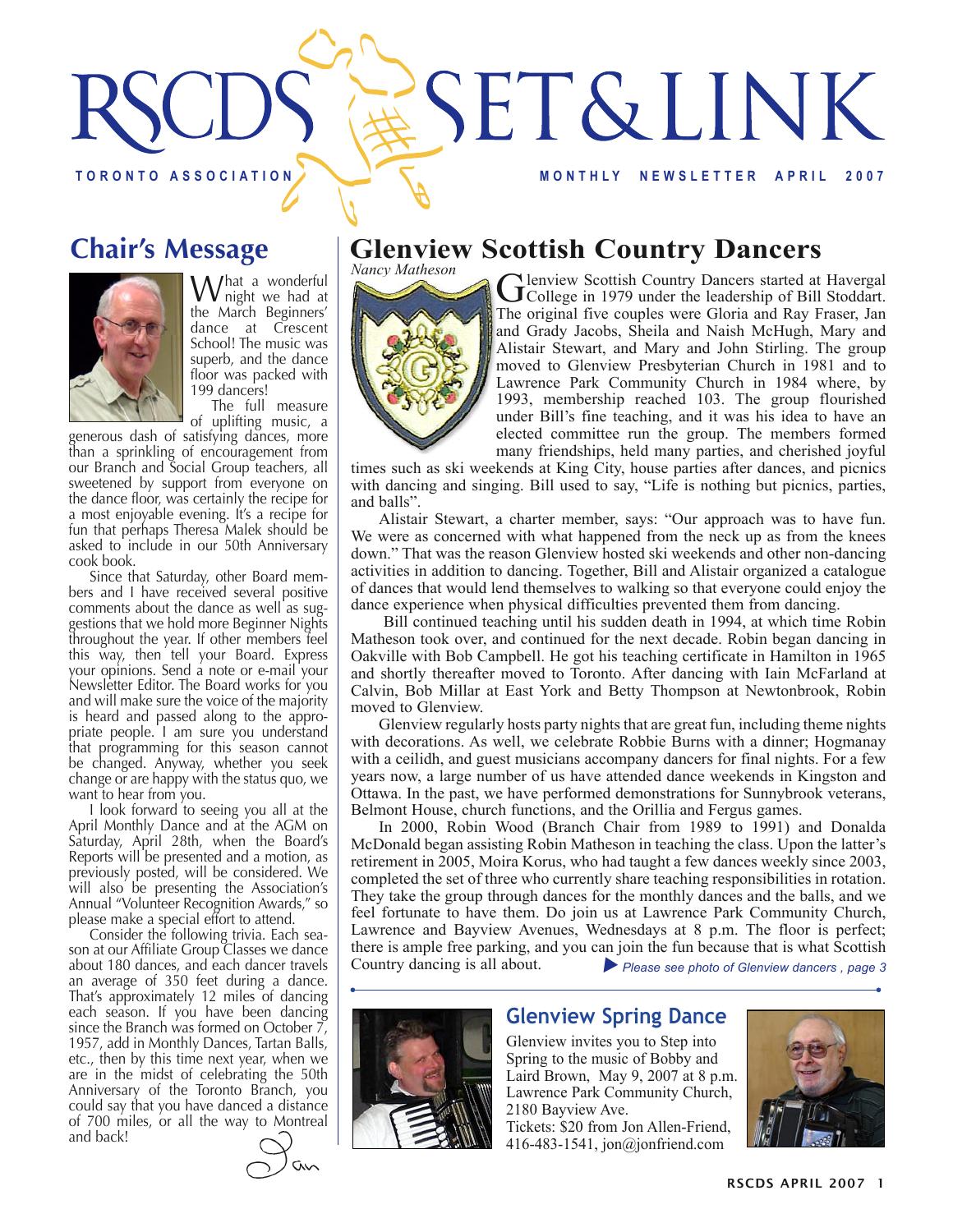# **Annual General Meeting Dance Nominations Committee**

| Date:                        | Saturday, April 28, 2007                              |       |                    |
|------------------------------|-------------------------------------------------------|-------|--------------------|
| Time:                        | $7:30$ p.m. $-10:30$ p.m. (Note earlier time)         |       |                    |
| <b>Place:</b>                | Crescent School                                       |       |                    |
|                              | 2365 Bayview Avenue                                   |       |                    |
| Music:                       | Don Bartlett & the Scottish Heirs                     |       |                    |
| Hosts:                       | RSCDS Toronto Board • South Simcoe • Aurora           |       |                    |
|                              | Admission: Members: Free; Non-members: \$10           |       |                    |
|                              | Please note that Crescent School has a no-nut policy. |       |                    |
|                              |                                                       |       |                    |
| Mrs. Stewart's Jig           |                                                       | 8x32J | (35/1)             |
| The Anniversary Reel         |                                                       | 4x32R | (36/7)             |
| Sugar Candie                 |                                                       | 8x32S | (26/9)             |
| <b>General Stuart's Reel</b> |                                                       | 8x32R | (10/3)             |
| <b>INTERVAL</b>              |                                                       |       |                    |
| Hooper's Jig                 |                                                       | 8x32  | (MMM2)             |
| Seann Triubhas Willichan     |                                                       | 6x32S | (27/9)             |
| The Duke of Perth            |                                                       | 8x32R | (1/8)              |
| Bonnie Stronshiray           |                                                       | 8x32S | (Glasgow Assembly) |
| The Montgomeries' Rant       |                                                       | 8x32R | (10/1)             |
| <b>EXTRAS</b>                |                                                       |       |                    |
| Follow Me Home               |                                                       | 8x32  | (38/3)             |
| The Robertson Rant           |                                                       | 4x32S | (39/8)             |
| The De'il Amang the Tailors  |                                                       | 8x32R | (14/7)             |

## **What's in a name?** *Seann Triubhas Willichan*

The year 1782 brought great joy to Scotland. A much-reviled Act of Parliament called the Proscription Act (1746) was repealed. Under this Act, Scots had been "*prohibited from wearing the plaid, philibeg (kilt), trews, or any part of the highland garb"* in an effort to break up the Clan system in every way possible following the 1745 Rebellion.

In the intervening years before repeal, many people romanticized stories about how Scots found ways to circumvent the prohibition against "highland garb". It has been said that *Seann Triubhas* (Gaelic for "old trousers") was one such story for which a Highland Dance had been created, originating in Perthshire, and was long a staple Highland Dance.

*Seann Triubhas Willichan* was introduced in RSCDS Book 27 (1975) as a new strathspey. Although our "Willie's Auld Troosers" in no way resembles its Highland Dance predecessor, it has become quite popular among RSCDS members. It appears on the West Toronto Ball programme in May. ...*Barry Pipes*



*Might this have been Scottish national dress had the Proscription Act not been repealed?*

### Calvin's 5Oth Anniversary Dance

Calvin Social Group invites all dancers to join us as we celebrate our historic 50th anniversary at our end-of-season dance night.

> **May 8, 2007 7:30-9:30 p.m.**

#### **Calvin Presbyterian Church Hall 26 Delisle Avenue, Toronto**

**Music by Don Bartlett**

**Regular Tuesday evening admission price**

If you plan to attend, contact Douglas Smith: 416-481-8474, h.douglas.smith@sympatico.ca by April 28.

Inder terms of the Board's Procedures Manual, the Nominations Committee is required to prepare a slate of nominees for each Board position. That slate of nominees appears below.

However, Association members (having seen the Nominations Committee's list of nominees) have the right to make additional nominations to any or all of the Board positions. The Nominations Form is on the insert with this issue of *Set&Link*.

The following names will be presented to the Annual General Meeting:

| • Chair:          | Jane Robinson       |  |
|-------------------|---------------------|--|
| • Vice Chair:     | James Graham        |  |
| • Secretary:      | <b>Brenda Hurst</b> |  |
| • Treasurer:      | <b>Wendy Fulton</b> |  |
| <b>Directors:</b> |                     |  |
| • Membership:     | John Clark          |  |
| • Program:        | Ann Campbell        |  |

• Communications: Carole Bell

- Volunteers: Gordon Hamilton
- Special Events: Deirdre MacCuish Bark

### **Extension Class**

Please join your Association class teachers Vicky Zeltins, Steve Coombs, Lorna Larmour and Sandra Scott for a fun series of classes this Spring. All dancers are welcome, the class is a combined Level 1 and Level 2. You will work on technique and practise many of the dances on the Dancing in the Park program– with the added pleasure of dancing to Bobby Brown on the accordion. At only \$8 per night that's a real deal!

**Where:** Eastminster United Church 310 Danforth Avenue 2 mins. from Chester subway **When:** Eight Thursday evenings, 7:30-9:30 starting April 12 **Cost:** \$64 including GST

**Contact:** Carole Bell, 416-221-1201 carolewbell@sympatico.ca

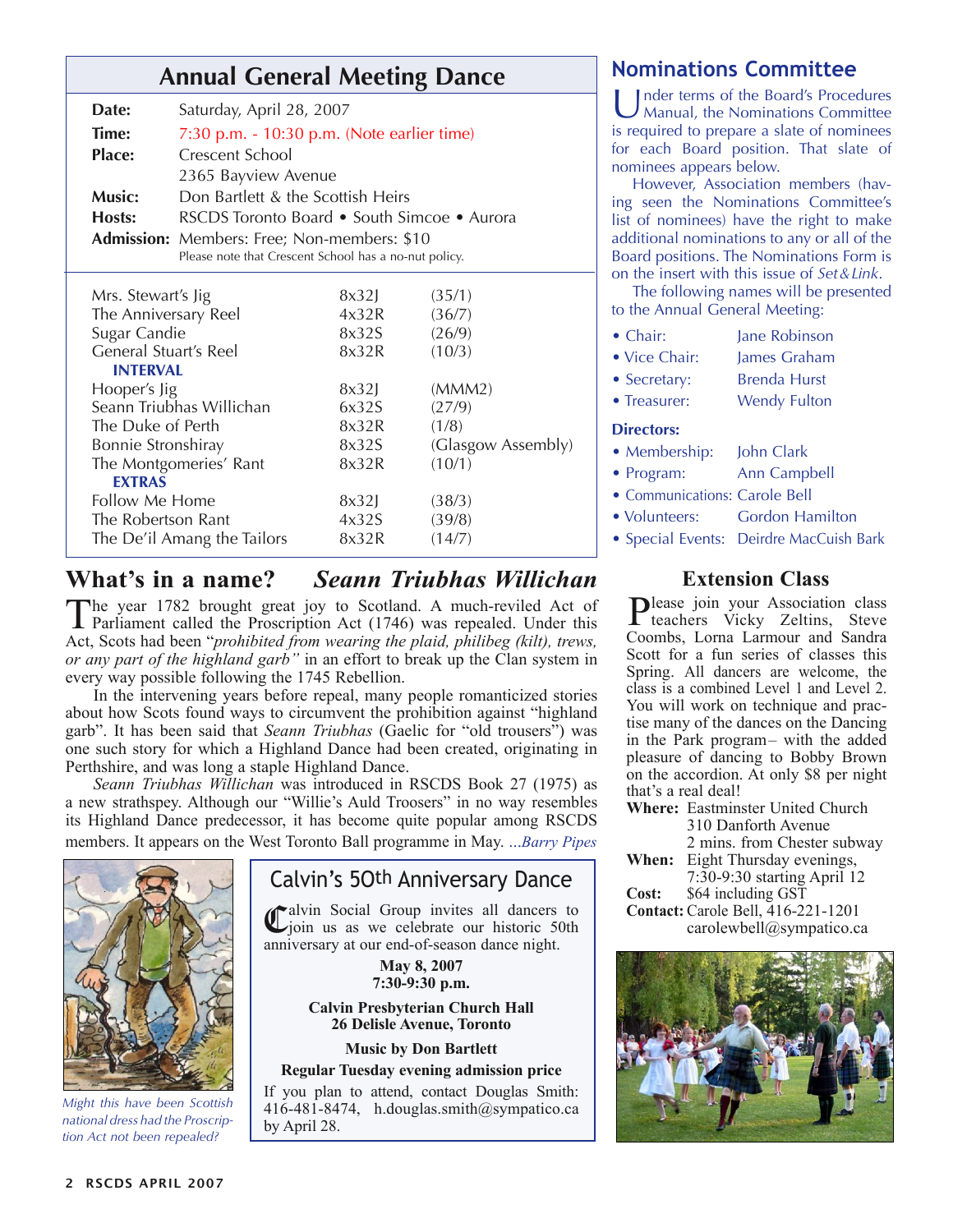

West Toronto Ball

The West Toronto Ball was first held in 1970. That's pre-history as far as the majority of Scottish Country dancers in this area are concerned, and so most of us have no knowledge of why it began or who started it. Perhaps that is how it should be, because it doesn't exist primarily as an historical institution.

It *does* exist as the only Scottish Country Dance Ball in the Toronto area designed specifically for those dancers who are beginning their SCD life. It is enjoyed by over 200 dancers each year, of whom some 15 to 20 might be attending as their first formal Scottish Country Dance event. Among the rest will be many who have been dancing for fewer than five years.

 At the West Toronto Ball, beginning dancers from many Social Groups can get their first chance to enjoy the formality of a Ball. They will experience pomp and ceremony, carry a Ball Programme booklet, and be part of a Grand March. They will dance a selection of dances particularly suited to those of limited experience or for those who want an evening of dancing pleasure without serious demands and challenges. Here, newer dancers can try out their wings and gain the confidence to plan to attend the Tartan Ball—the high point of the Toronto Association's social year. Experienced dancers also enjoy a fine evening of dining and dancing before the end of the season. *Steve Coombs*



**50th Anniversary Gala Day**

**Enjoy a look at the past and the promise of the future.** Join us September 15, 2007 at the

Rameses Temple, 3100 Keele St.

|                 | <b>Afternoon:</b> Social with tea and |
|-----------------|---------------------------------------|
|                 | memorabilia                           |
| Evening:        | Dance with Bobby Brown                |
|                 | & The Scottish Accent                 |
| <b>Tickets:</b> | Afternoon, \$20                       |
|                 | Evening, \$50 (includes               |
|                 | afternoon social)                     |
| Contact:        | Dennis Ridley,                        |
|                 | 38 Lee Centre Dr., #3005,             |
|                 | Toronto, ON, M1H 3J7                  |
|                 | 416-431-0143                          |
|                 | dennisridley9@hotmail.com             |

#### **50th Anniversary Cookbook**



Thank you for the<br>to the cookbook! wonderful response cookbook! We are just short

of our goal of 250 recipes – so we will still accept more submissions. The books will be printed over the summer. Additional recipes can be sent to Theresa Malek, 403 Sunnyside Ave, Toronto, M6R 2S2 416-535-4447, theresamalek@rogers.com

# Tartan **Day**

#### **Friday, April 13 Nathan Phillips Square 12:00-2:00 p.m.**

Come out and support our demonstration team which is participating in the first Toronto Tartan Day. There will be much entertainment, including the amazing three tenors, *Caledon*. Wear tartan and other things Scottish and meet at our banner "The Music Will Move You". This is a great opportunity to make Torontonians aware that our amazing Association exists. Along

with the demonstration dances, flyers will be distributed.

The concept of Tartan Day was established by Jean Watson from Nova Scotia. She is being honoured at the Scottish Studies Tartan Day dinner for her unrelenting efforts in developing the concept of this event which is now celebrated world-wide. The awards dinner and ball will be at Casa Loma April 18. Contact Glenview's John Hutchinson: 416-482-0447, jhutchinson@sympatico.ca

For info on our Tartan Day participation contact Carole Bell 416- 221-1201 or visit www.tartanday.ca